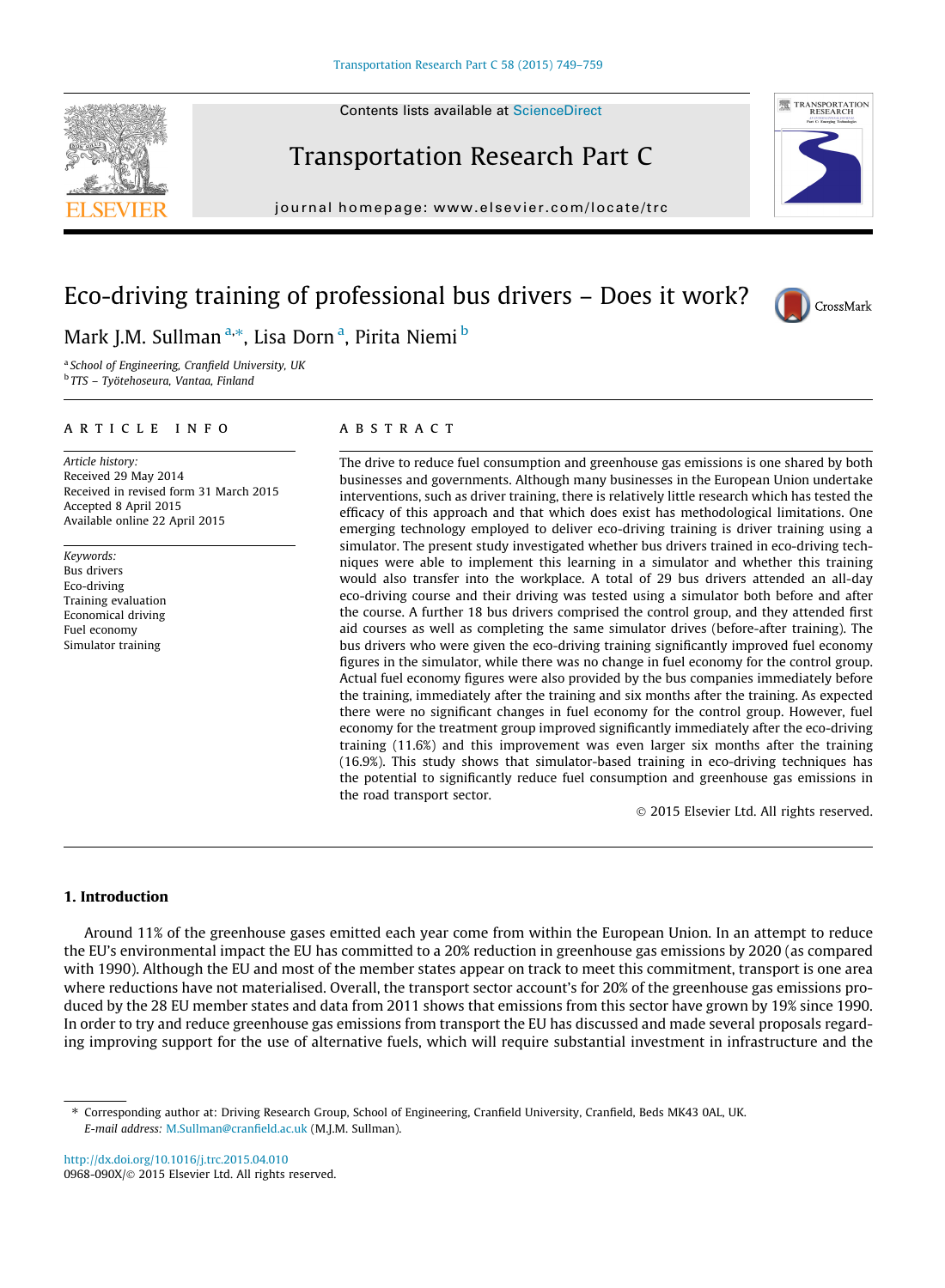vehicle fleet. However, another more immediate, less costly and perhaps easier approach to reducing greenhouse gas emissions would be to train and motivate everybody to drive in a more fuel efficient manner.

Training individuals to drive in a more economical manner would be particularly important for professional drivers, who in general drive longer distances than the general public. A number of organisations have implemented driver training to improve fleet safety and fuel efficiency, but several researcher have questioned whether driver training is effective (e.g. [Christie, 2001\)](#page-10-0). However, a randomised controlled trial of four fleet safety interventions showed that there is at least the possibility that driver training could be effective if the right interventions are put in place, with the driver training group showing a significant reduction in crash costs ([Gregersen et al., 1996](#page-10-0)).

There have also been a number of peer-reviewed studies investigating whether eco-driving training results in more economical driving amongst small and medium sized vehicle drivers [\(Andrieu and St Pierre, 2012; Beusen et al., 2009; Rutty](#page-9-0) [et al., 2013](#page-9-0)), as well as buses [\(Carrese et al., 2013; Strömberg and Karlsson, 2013; Wahlberg, 2007; Zarkadoula et al.,](#page-9-0) [2007](#page-9-0)) and trucks (e.g., [Reed et al., 2012; Strayer and Drews, 2003](#page-10-0)), but all of these have methodological short comings which call into question their conclusions. The main methodological issues include: very small numbers, short monitoring periods, missing details, artificial driving conditions, self-selected participants and the absence of control groups.

[Rutty et al. \(2013\)](#page-10-0), for instance, tested the effect of eco-driving training on 15 medium sized vehicles using in-vehicle data monitoring. They monitored vehicle performance on a number of variables (e.g., hard acceleration, idle time,  $CO_2$  produced and fuel cost from idling) one month before and one month after the eco-driving training. They found that the training resulted in a daily reduction in idling time of between 4% and 10% and that average emissions of  $CO<sub>2</sub>$  were reduced by 1.7 kg per vehicle per day. However, there was no control group employed in this study so it is possible that something other than the training may have been responsible for the changes observed. It is also not clear whether any of these changes were statistically significant and the drivers were only monitored for one month, meaning that this study does not provide any information on long term behavioural changes. Furthermore, the drivers self-selected and were therefore most likely already interested in eco-driving; although it is not mentioned precisely what the participants were told before commencing the study.

Similar problems were also evident in another study testing the impact of eco-driving knowledge on car driving [\(Andrieu](#page-9-0) [and St Pierre, 2012](#page-9-0)). Andrieu and St Pierre investigated whether simply providing advice on eco-driving was as effective for encouraging economical driving as attending an eco-driving course. They had two groups; the first group consisted of twenty drivers who drove a 14 km route ''normally'' in a manual Renault Clio before being given advice on the golden rules of ecodriving and then driving the same route again ''economically''. The authors state that these two conditions were counterbalanced, although it is difficult to understand how half drove economically before being given advice on the golden rules of eco-driving. The second group  $(n = 19)$  used an automatic Renault Megane and drove a 70 km journey twice, once normally and the second after the eco-driver training course. They found that fuel consumption was improved by 12.5% using simple advice on eco-driving and by 11.3% for the eco-driving training.

However, there are a number of issues with the comparisons made by [Andrieu and St Pierre \(2012\).](#page-9-0) Firstly, there was no control group data reported and thus any changes could be due to something other than the training or advice. Moreover, the two vehicles were different as was the length of the route thus making any comparisons difficult. In addition, four members of the first group were also eco-driving instructors, who were presumably very skilled and knowledgeable about eco-driving and were probably also strongly motivated to demonstrate a substantial difference between normal and eco-driving. Furthermore, these cars were not their normal vehicles and were only used for the length of the trials. They also knew they were being monitored and were only monitored for a very short period of time over a test route. Unfortunately this study does not tell us whether those trained will use this advice and training when driving their own or company vehicles in normal everyday conditions and if so how long this behaviour will be maintained. Therefore, this research largely only demonstrates that, when monitored drivers appear able to put the training and advice into practice. A number of these problems were also evident in a study of Belgian car drivers ([Beusen et al., 2009\)](#page-9-0).

[Beusen et al. \(2009\)](#page-9-0) investigated whether eco-driving training would lead to an improvement in car drivers' fuel economy. On-board logging devices were used to monitor 10 participants driving their normal car under every day conditions. Fuel economy data were collected during the period four months before and four months after the course. After the course their fuel economy was on average 5.8% better than before the course. These were individuals driving in real conditions in their own car, over an extended period of time, meaning this was a less artificial measure of the impact of eco-driving training. The improvement in fuel economy occurred immediately following the course and was maintained after four months. However, this was a within subject design without a control group, meaning that again some other external factor may have contributed or caused the observed change in fuel economy. Moreover, this was a self-selected sample, in that the participants were recruited using an advertisement for participants, so presumably they already had an interest in eco-driving (although it is not mentioned what the participants were told about the study). Further to this point, the authors state that some of the drivers were already clearly improving fuel economy figures before they had attended the course, indicating that at least some of the improvements in fuel economy were not due to the eco-driving training.

The research on truck driver training has similar problems. In one of the first studies to investigate the benefit of simulator-based training for reducing fuel consumption [Strayer and Drews \(2003\)](#page-10-0) found an average improvement of 2.8% in fuel efficiency for the six months following simulator-based training. However, this research did not include a control group and it is not mentioned how the participants were selected. Also in 2003, a full mission truck driver training simulator (TruckSim) became operational at the Transport Research Laboratory in the UK. From 2003 to 2004 over 600 drivers took part in training and validation trials, but no transfer to real-road conditions was undertaken at this stage. Some years later,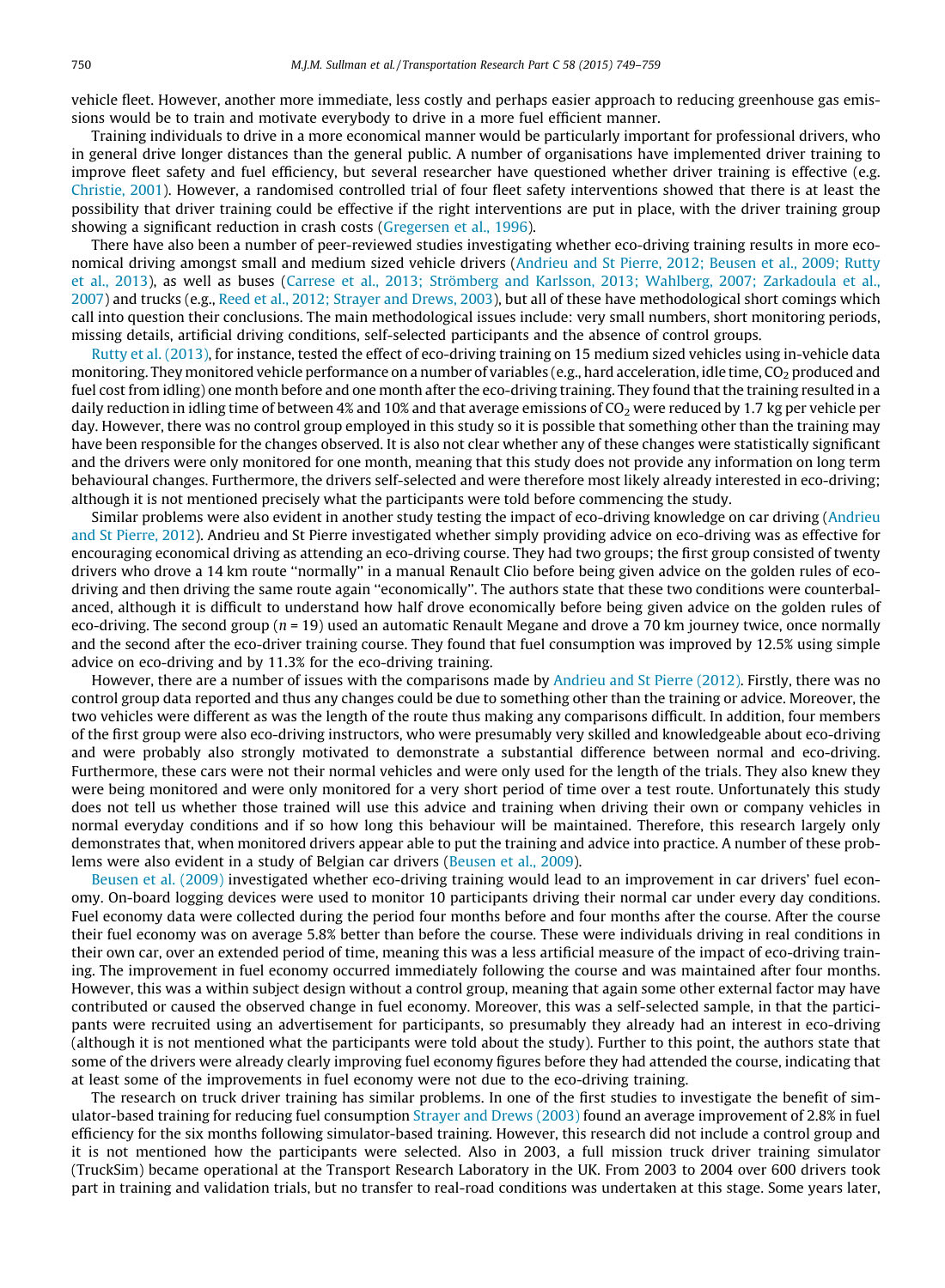TRL reported an 11% improvement in fuel efficiency over three eco-training sessions. The biggest gains were made during the first training session with average RPM dropping by 22% and 29% fewer gear changes. A small-scale transfer of training study was also reported, which demonstrated a 7.3% improvement in fuel efficiency, but only six driver participated, there was no control group and no information about the follow-up time period [\(Reed et al., 2012\)](#page-10-0).

There are also a small number of studies which have investigated the impact of eco-driving training on bus drivers. For instance, [Zarkadoula et al. \(2007\)](#page-10-0) investigated whether eco-driving training would enable urban bus drivers to drive in a more economical fashion. In the pilot phase, which was one and a half months long, they measured the fuel consumption figures for three bus drivers. These bus drivers were then asked to drive a pre-selected 15 km route while their fuel economy and driving time were measured. Following this the three drivers attended an eco-driving seminar (the authors do not state the duration of the seminar) and they were again asked to drive a pre-determined 15 km route while their fuel consumption and driving time were measured. Two of the drivers made substantial fuel savings (up to 17.8%) which was not at the expense of time (3.04–8.11% faster), while the third driver consumed 1.78% more fuel and their travel time was increased by more than 40%. Zarkadoula et al. then investigated whether these practices would be used in everyday working conditions. They monitored two buses for two months and found a 4.35% reduction in fuel consumption per kilometre. However, this improvement was only for two buses and there was again no control group, meaning that some other factor, or simply monitoring the drivers could have caused this reduction. Furthermore, this reduction was only monitored for two months, meaning that the longer term effects of eco-driving knowledge are not known.

[Strömberg and Karlsson \(2013\)](#page-10-0) investigated the impact of eco-driving training and in-vehicle feedback using three groups. In their study, the first group received in-vehicle feedback in real time, while the second group received this in-vehicle feedback and two personal training sessions. The third group was intended to be their control group. They tracked their fuel consumption before and after these interventions were put into place and reported an overall 6.8% reduction in fuel consumption (both groups combined). However, as there was again no control group information reported (due to participant drop out), it was not possible to determine whether these changes were caused by some factor other than these interventions.

In a more extensive study amongst bus drivers in their own working environment, [Wahlberg \(2007\)](#page-10-0) investigated, amongst other things, the effects of training in fuel efficient driving by collecting fuel company figures for buses over several years. He found that the training did not transfer well into the drivers work environment, resulting in a fuel saving of approximately 2% one year after training. Although it is unclear, it appears that Wahlberg based this conclusion on data from 20 buses and that no comparison was made with a control group. It is also unclear what the bus drivers were told about the study aims and whether they were told their fuel consumption was being monitored.

The preceding research shows that the impact of eco-driving training has not been adequately evaluated in car or bus drivers. Part of the reason for the absence of this information is that it is very difficult to conduct this type of research in a field setting as there are many different problems to overcome, including: several people using the same bus so it is difficult to allocate fuel consumption to individual drivers, drivers may change routes which have different characteristics, the weather, routes may change, servicing of vehicles, traffic congestion, number of passengers, type of vehicle may change (e.g., as a response to a change in route), drivers may go on holiday and turnover of bus drivers. Nevertheless, if industry and governments are to invest time and money in this type of training it is essential that it is evaluated in a methodical manner.

The use of driving simulators, as an emerging technology for training professional drivers, has gathered momentum, since the European Commission Directive on Training for Professional Drivers (Directive 2003/59/EC) came into effect in September 2009. Amongst other things the Directive stipulates that lorry, bus and coach drivers must undergo a minimum of 35 h of training every five years. Furthermore, the directive offers scope for a proportion of this training to be conducted on a 'top of the range' driving simulator. There are a number of reasons why a driving simulator might be useful technology for training commercial drivers, including: the ability to provide a safe driving environment; to reproduce scenarios for standardised and repeatable training; to obtain high quality measures of driver performance; to reduce the amount of time training vehicles are out of service and reducing lost training time due to weather conditions ([Robin et al., 2005](#page-10-0)). However, one of the main disadvantages in the use of this kind of technology for driver training is ''simulator sickness'', which is thought to be due to retinal image slip and may result in nausea and disorientation [\(Kennedy et al., 1993](#page-10-0)).

To date, very little published research has evaluated the benefit of simulator-based training for professional drivers and those which do exist have weak research designs. Of the few studies investigating the benefit of simulator-based driver training, some findings appear to show that negative transfer can occur (e.g., [Uhr et al., 2003](#page-10-0)). Uhr et al. compared the effectiveness of driver training in a real vehicle with that of an advanced driving simulator. Experienced truck drivers were taught to reverse park a truck, with an attached trailer, from one side of the street to the other and, following this training, both groups attempted the manoeuver a further three times in a real truck. Both positive and negative transfer from the simulator was found, suggesting that simulator training was equivalent to behind the wheel training. However, the simulator-trained group took longer to complete the manoeuvre and made many more steering corrections during the exercise. These findings suggest that skills learned on the simulator do transfer to real driving environments, but negative skills may also transfer if the simulator differs from the real system in some important way. More recently, [Morgan et al. \(2011\)](#page-10-0) reported that newly qualified professional drivers, who received most or their training in a simulator, possess skills equivalent to those trained in an actual vehicle. However, whether experienced professional drivers can benefit from simulator-based training, given that their mental models for driving a commercial vehicle are already well-established also has yet to be evaluated.

One commonly used approach to evaluating training was put forward in the 1950s by Donald Kirkpatrick (1959, cited in [Rothmann and Cooper, 2008\)](#page-10-0). He proposed that training programmes can be evaluated at four progressively important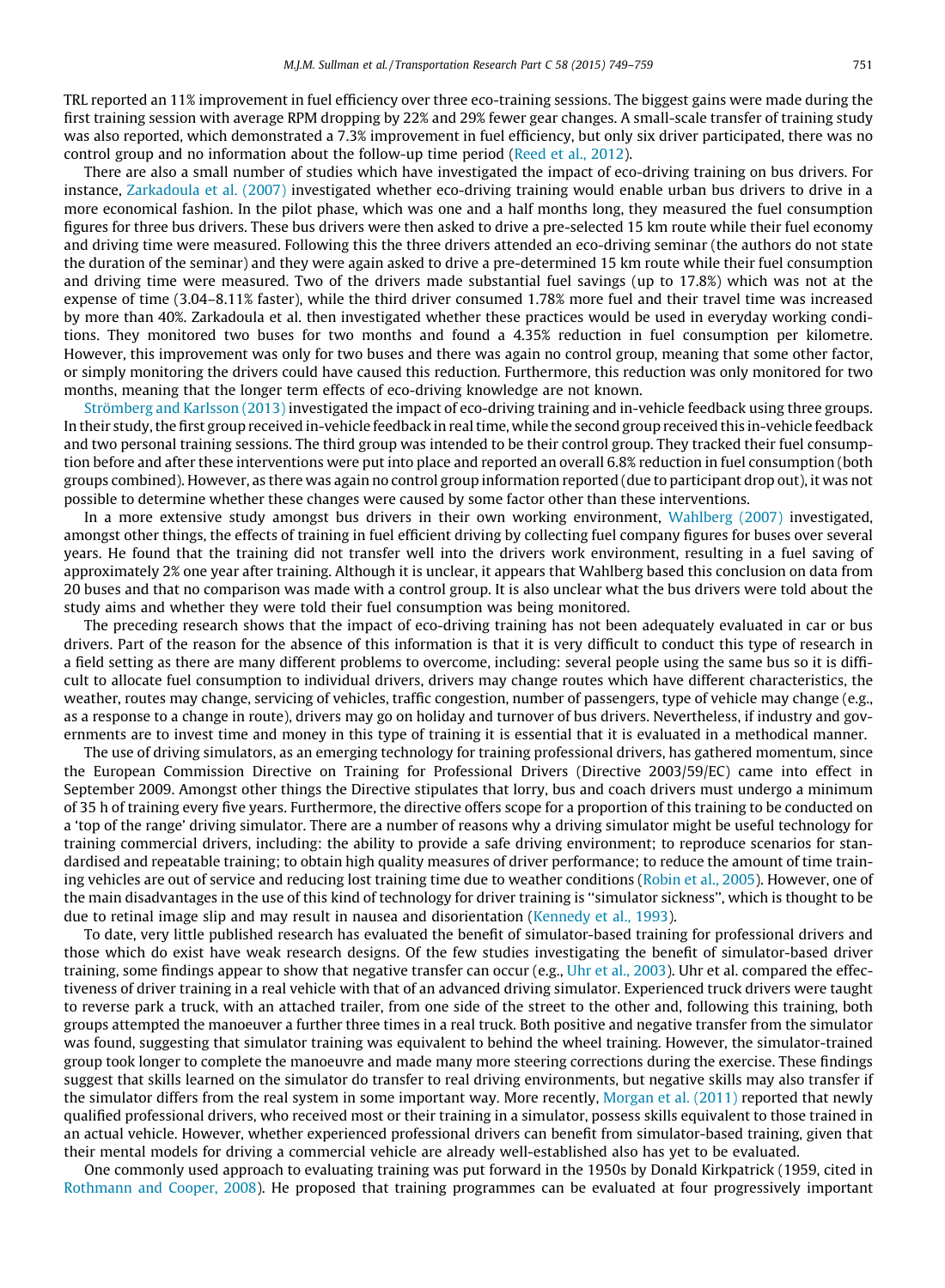levels. The first level is ''Reaction'', which evaluates what the participants thought and felt about the training. This level normally involves asking participants to complete satisfaction or smile sheets. The second level of Kirkpatrick's model, the ''Learning'' stage, investigates whether the training has resulted in an increase in knowledge, skills or a change in attitudes. The evaluation at this level normally occurs towards the end of the training course in the form of a test of knowledge or skill. The third level of the model investigates whether the training has resulted in a change in the targeted behaviour. In other words have the skills and knowledge learned during the course been transferred into the workplace. This evaluation normally occurs 3–6 months after the training course while the trainee is performing the job. The last stage of Kirkpatrick's model assesses the final ''Results'' or outcomes of the training programme. In other words, has the programme resulted in the expected monetary savings or overall organisational improvements in performance? Therefore, the current study evaluated an eco-driving training programme for bus drivers, using levels 1–3 of Kirkpatrick's model.

#### 2. Method

### 2.1. Experimental design

The study consisted of two groups, a treatment group and a control group. There were 29 bus drivers in the treatment group and 18 in the control group. However, in each training session a maximum of six bus drivers took part at any one time. In all cases at the start of the session the drivers were told what the study would involve, in terms of their time, but they were not told the aim of the study was to investigate whether or not simulator training was effective in reducing fuel consumption. The experimental process for the two groups is outlined below ([Figs. 2 and 3\)](#page-4-0).

## 2.1.1. Treatment group

2.1.1.1. Familiarisation drive. Firstly, trainees in the treatment group had a practice drive in the bus simulator (see Fig. 1) before any measures were taken. This was simply to ensure the participants were familiarised with the simulator, how it worked and how it behaved. Prior to beginning the practice run each driver received a number and four sets of six random numbers were generated. These random numbers were used to determine the order in which the drivers took part in the subsequent bus simulator sessions.

2.1.1.2. Test run 1. Test run 1 took place before the eco-driving course and involved a drive in the simulator of approximately 8 minutes. There were six different routes used, meaning that each bus driver drove a different route. The simulator routes were designed based upon real routes and real conditions within the Helsinki area. A number of performance measures were taken during the drive, such as fuel consumption, distance driven and time taken to complete the drive. After they completed the drive participants were asked to complete one of the two versions of the questionnaire (A or B, see Section [2.3\)](#page-4-0) which asked questions about their eco-driving knowledge, mental workload, simulator face validity and whether they were experiencing any symptoms of simulator sickness. The order in which the drivers received the different versions of the questionnaires were counterbalanced to prevent order effects.

2.1.1.3. Eco-driving course. The drivers in the treatment group were taught the five golden rules of eco-driving in a classroom environment involving a maximum of six drivers at any one time. In summary, these golden rules are:

- Anticipate traffic flow.
- Maintain a steady speed at a low RPM.
- Shift up gears early.
- Check tyre pressures frequently at least once a month and before driving at high speed.
- Consider any extra energy used (e.g., air conditioning) costs fuel and money.



Fig. 1. Picture of the simulator.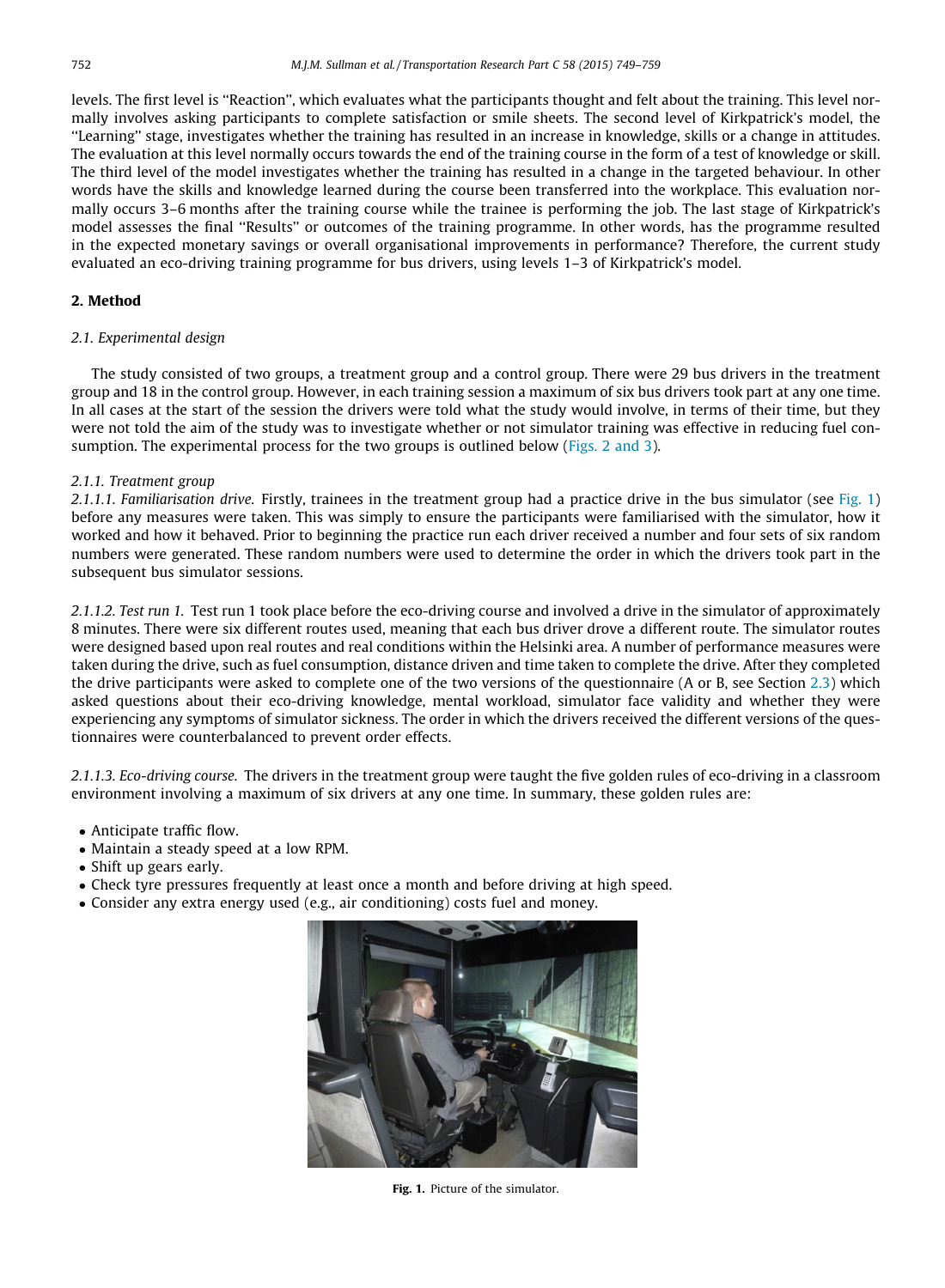<span id="page-4-0"></span>Each individual then received coaching on putting these principles into practice while driving the bus simulator. The one day course was run on all occasions by the same instructor and took approximately 7 hours in total.

2.1.1.4. Test run 2. Test run 2 was undertaken following the completion of the eco-driving course. During the test drive the same driving measures were recorded (e.g. fuel consumption, distance driven) and after they finished the drive they were again asked to complete one of the two versions of the questionnaire (A or B, a different version to the one they completed after test run 1) which again asked questions about their eco-driving knowledge, mental workload, face validity and simulator sickness.

# 2.1.2. Control group

The training process for the control group was similar to that of the treatment group, except they did not have any training in eco-driving. However, in order to make the two groups as equivalent as possible, instead of training in eco-driving the control group received first aid training (see Fig. 3).

# 2.2. Participants

Participants came from two separate bus companies operating in and around the Helsinki region of Finland. Most of the treatment group came from a single company, while all of the drivers in the control group came from the other company. There were 18 drivers in the control group (first aid training) and 29 drivers in the eco-driving group. The number of participants included in the study was determined by the number of drivers the two bus companies made available, along with time and financial constraints.

The average age was 47 years old, with those in the eco-driving group being slightly older ( $M = 47.9$ ,  $SD = 11.3$ ) than those in the first aid group ( $M = 42.2$ ,  $SD = 13.1$ ). There were statistically significant differences in the years' experience driving a bus and annual mileage, with the eco-driving group reporting more experience  $(M = 19.1, SD = 10.7, p = 0.011)$  and a higher annual mileage ( $M = 61777$ ,  $SD = 23728$ ,  $p = 0.002$ ) than the control group (First Aid group). For the First Aid group the average experience was 10.5 years ( $SD = 11.1$ ) and the number of kilometres per year was 39428 ( $SD = 11119$ ).

#### 2.3. Measures

The questionnaire consisted of four scales, which measured mental workload, symptoms of simulator sickness, simulation face validity and knowledge of eco-driving. Although there were two versions of the questionnaire (A & B) the only difference between these two versions was in the last section of the questionnaire (eco-driving knowledge). Each version of the questionnaire (A & B) contained different eco-driving questions so that the drivers were not asked exactly the same questions before and after the training (to prevent practice effects). The questions consisted of some tick the box style questions, but most of the questions required a written answer.

The NASA-TLX ([Hart and Staveland, 1988](#page-10-0)) measures six aspects of mental workload (Mental Demand, Physical Demand, Temporal Demand, Performance, Effort and Frustration). The drivers were given a short explanation of each of these subscales that the driver read before rating each of the six aspects on a 100-point scale (5-points steps). Mental workload was measured to investigate whether the mental workload changed during the study and also to assure that the different scenarios were equal in terms of mental demands (as perceived individually).

Symptoms of simulator sickness were assessed using a short 10 item measure ([Hooey and Gore, 1998; Stephens and](#page-10-0) [Groeger, 2009](#page-10-0)). This required the drivers to report the degree to which they experienced each of the 10 symptoms of simulator sickness (e.g., blurred vision, dizziness, nausea, sweating) on a four point scale, which ranged from ''None'' to ''Severe''.

Face Validity was measured by asking the driver to report the degree to which the bus simulation they had just experienced looked, felt and behaved like a real bus. Based upon previous research ([Muncie, 2006](#page-10-0)), three questions were used to measure face validity: In comparison to a real bus, how realistic was this simulation?; In comparison to a real bus, how realistic was this behaviour of the bus (e.g., acceleration, steering, braking)?; In comparison to a real bus route, how realistic was this



Fig. 3. Summary of control (first aid) group.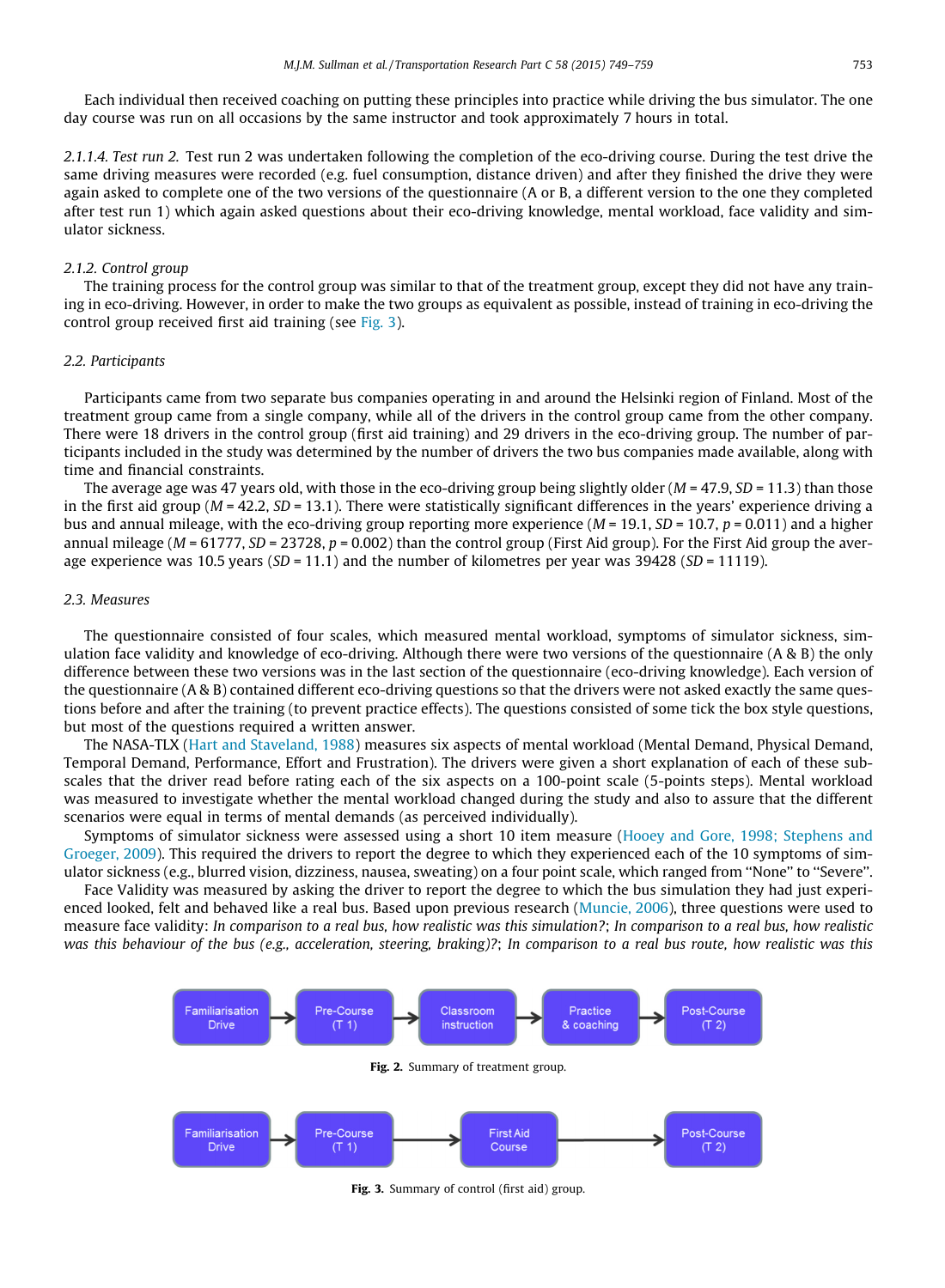simulated bus route?. The three questions were answered on a five point Likert scale, which ranged from ''Not very realistic'' to ''Very realistic'' This information is important for the perceived validity of the training and also for training transfer. In other words, if the face validity is too low then this will detract from the perceived validity of the training and may also reduce the transfer of training into the workplace.

The drivers were also asked their age, sex, annual mileage and the number of years that they had held a bus driving licence. In addition, a number of measures were collected during the simulator drives, such as: fuel consumed, average speed,  $CO<sub>2</sub>$  produced, average fuel economy, number of times the brake was used, number of full stops, time to complete the route and kilometres driven.

# 2.4. Simulator

The simulator consisted of a Volvo (model 8700) bus body, based on an electro-pneumatic motion platform with four axes of movement. Motion was controlled by simulation software based on four clustered PC's, by data transfer with UDP over IP protocol. The driver's view is about 220 degrees, plus mirrors. The views are generated by three screens and four projectors, fixed to the bus body. The simulation also includes projections of the traffic behind in both wing mirrors and rear view mirror and displays RPM and speed on the dashboard (as a standard bus). The projectors are Hitachi CW210 extra short throw projectors with a native resolution of  $1280 \times 800$ . The front screens are 2700 mm  $\times 1500$  and the side screens are 2000 m  $\times$  1500 mm. The front screen is controlled by two synchronised projectors with one each for the side views.

#### 2.5. Fuel consumption data

Fuel consumption data were measured at the driver level and was collected as they filled up the bus fuel tank at the end of the day. Unfortunately it was not possible to get data for all drivers in each group due to a large number of issues, including: bus drivers going on holiday, bus drivers changing routes, changing bus type (i.e., from a large bus to a small bus or large mini-van), faulty data and driver turnover. At Time 1 fuel consumption data were obtained for 24 drivers in the Treatment group and 12 from the First Aid group, but six of those in the Treatment group were missing at least one of the other two time periods (leaving 16 in the Treatment group). Furthermore, due to company differences it was not possible to get exactly the same data in exactly the same format for the control and treatment groups. The fuel data from the treatment group was the average for the 1.5 months before the eco-driving training, 1.5 months after the training and for a one week period six months after training. For the control group, data was provided one week before the first aid training, one full week immediately following the training and one full week six months after the first aid training took place. Therefore, although the data from the control (First Aid) group was not over the same length of time as for the treatment group, this data was a subsample of the same time period.

# 3. Results

#### 3.1. Simulator data

[Table 1](#page-6-0) summarises the data collected from the simulator for the two groups. For those drivers who were not instructed in eco-driving techniques (i.e., the First Aid, or Control Group), there were no significant differences between the first and second assessment on any of the measures collected by the simulator. For the eco-driving group there were no differences for: time, distance, average speed, braking, the number of full stops,  $CO<sub>2</sub>$  produced or the total fuel consumed. However, there was a significant reduction in the average fuel consumption figures.

However, as can be seen in [Table 1](#page-6-0) there was a slight (but non-significant) decrease in the number of stops, as well as some other slight differences in the journey characteristics. Therefore, in order to check whether the reduction in the average fuel consumption was due to any of the other variables (i.e., we would not like this improvement to be due to a reduction in the number of full stops, as in most cases these full stops are a part of a bus driver's job when collecting and dropping off passengers), the differences for the two time periods were calculated (T1–T2) and a regression was used to predict the reduction in average fuel consumption. This regression was not significant ( $F = 1.75$ ,  $p = 0.163$ ) and none of the variables predicted the observed decrease in average fuel consumption. Therefore, as the improvement only occurred in the eco-driving group the improvements must be due to the application of eco-driving techniques. In other words, the eco-driving training seemed to have enabled those in the treatment group to drive in a more economical manner.

#### 3.2. Questionnaires

[Table 2](#page-6-0) shows the results of the measurement of the six aspects of workload, simulator sickness and how realistic the simulator and simulation were perceived to be. This shows that the drivers reported a very low level of simulator sickness (2.67–3.17, in a possible range of 0–40) and there were no differences at all on the overall measure of simulator sickness (10 items combined) for the treatment or control group.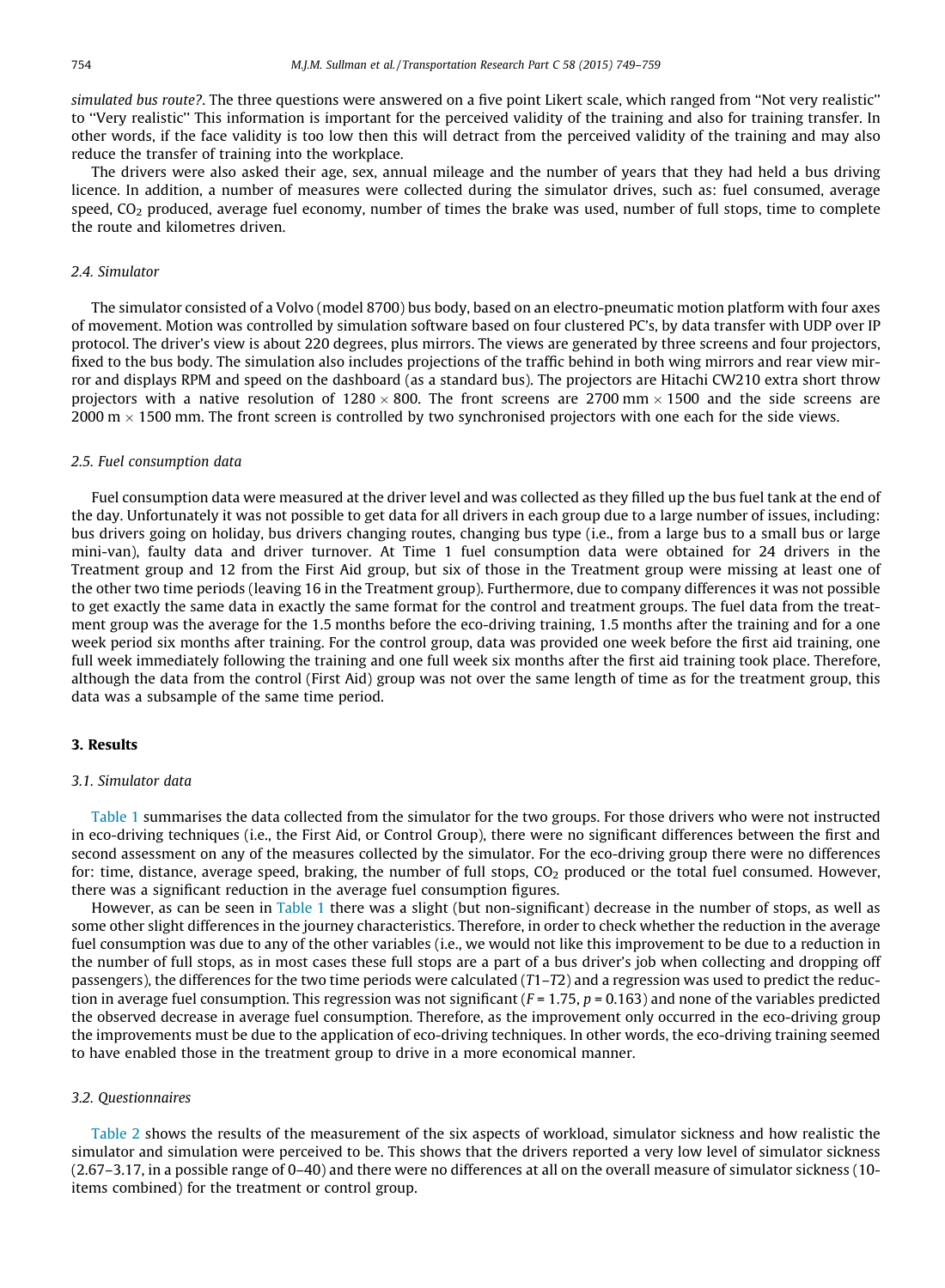<span id="page-6-0"></span>

| Table 1 |  |  |  |  |
|---------|--|--|--|--|
|         |  |  |  |  |

Results from the simulator drives.

|                          | <b>Drive</b>                  | Eco-driving                               | First aid                                 |
|--------------------------|-------------------------------|-------------------------------------------|-------------------------------------------|
| Time driven              | 1<br>$\overline{2}$           | 8.17 (1.62)<br>7.85(1.24)<br><b>NS</b>    | 8.24 (1.01)<br>8.00(0.96)<br>NS.          |
| Distance travelled       | 1<br>$\overline{\mathcal{L}}$ | 3.24(0.43)<br>3.27(0.36)<br><b>NS</b>     | 3.27(0.31)<br>3.27(0.29)<br>NS.           |
| Average speed            | 1<br>$\overline{\mathcal{L}}$ | 24.19 (6.09)<br>25.00 (4.92)<br><b>NS</b> | 23.79 (4.55)<br>24.46 (4.25)<br>NS.       |
| <b>Braking</b>           | 1<br>$\overline{2}$           | 13.72 (3.22)<br>12.59 (2.90)<br><b>NS</b> | 16.25 (4.27)<br>16.30 (3.81)<br>NS.       |
| Full stops               | 1<br>$\overline{2}$           | 8.14(2.55)<br>7.41 (2.23)<br><b>NS</b>    | 8.10 (1.92)<br>8.75 (1.65)<br>NS.         |
| Fuel consumed            | 1<br>$\overline{2}$           | 1.04(0.16)<br>1.03(0.16)<br><b>NS</b>     | 1.19(0.16)<br>1.19(0.22)<br><b>NS</b>     |
| $CO2$ produced           | 1<br>$\overline{2}$           | 2.76(0.43)<br>2.75(0.42)<br><b>NS</b>     | 2.95(0.46)<br>3.18(0.60)<br><b>NS</b>     |
| Average fuel consumption | 1<br>$\overline{2}$           | 34.14 (4.87)<br>29.97 (2.75)<br>0.000     | 34.77 (5.90)<br>36.42 (7.19)<br><b>NS</b> |

#### Table 2

Workload, simulator sickness and realism.

|             | Treatment group $M(SD)$ |                |      | Control group $M(SD)$ |                |      |
|-------------|-------------------------|----------------|------|-----------------------|----------------|------|
|             | T1                      | T <sub>2</sub> | Sig. | T <sub>1</sub>        | T <sub>2</sub> | Sig. |
| Mental      | 48.28                   | 35.72          | .014 | 38.61                 | 47.50          | .106 |
|             | (18.34)                 | (25.33)        |      | (22.74)               | (24.81)        |      |
| Physical    | 39.14                   | 23.07          | .001 | 29.72                 | 33.33          | .381 |
|             | (18.08)                 | (19.51)        |      | (25.29)               | (23.70)        |      |
| Temporal    | 42.59                   | 33.62          | .044 | 27.78                 | 35.56          | .144 |
|             | (19.94)                 | (23.30)        |      | (20.88)               | (25.66)        |      |
| Performance | 49.48                   | 40.62          | .065 | 30.28                 | 38.89          | .144 |
|             | (18.14)                 | (23.78)        |      | (22.78)               | (25.53)        |      |
| Effort      | 55.34                   | 48.00          | .131 | 49.44                 | 58.33          | .118 |
|             | (19.36)                 | (22.75)        |      | (26.17)               | (24.73)        |      |
| Frustration | 28.39                   | 24.29          | .415 | 18.33                 | 22.22          | .310 |
|             | (20.10)                 | (24.18)        |      | (14.95)               | (22.51)        |      |
| Real        | 2.43                    | 2.28           | .357 | 2.44                  | 2.62           | .370 |
| Simulation  | (0.68)                  | (0.75)         |      | (1.14)                | (0.93)         |      |
| Real Bus    | 2.52                    | 2.33           | .196 | 2.71                  | 2.59           | .614 |
| Behaviour   | (0.81)                  | (0.92)         |      | (1.11)                | (.78)          |      |
| Real Bus    | 2.82                    | 2.61           | .414 | 3.09                  | 3.24           | .428 |
| Route       | (0.87)                  | (0.98)         |      | (.94)                 | (.77)          |      |
| Simulator   | 2.96                    | 2.67           | .506 | 3.17                  | 3.11           | .921 |
| Sickness    | (3.25)                  | (3.50)         |      | (3.81)                | (2.85)         |      |

The bus drivers were also asked how realistic the simulation was in comparison to a real bus, how realistic the behaviour of the bus was (e.g., steering, acceleration, braking) and how realistic was the simulated route. For the first question drivers were on average reporting that the bus simulation was halfway between "A little realistic" and "Quite realistic" (average ranged from 2.28 to 2.62, on a five point scale). With regards to the realism of the bus performance, drivers rated the bus as halfway between "A little realistic" and "Quite realistic" (average ranged from 2.33 to 2.71). The realism of the bus route was rated slightly higher than the other two measures of realism, with a range of 2.61 to 3.24.

However, there were significant reductions for three of the six measures of mental workload (mental, physical and temporal) in the treatment group. This reduction in workload for these three measures cannot be due to practice or the routes being easier, as the control group did not demonstrate a workload reduction and the routes were the same six routes,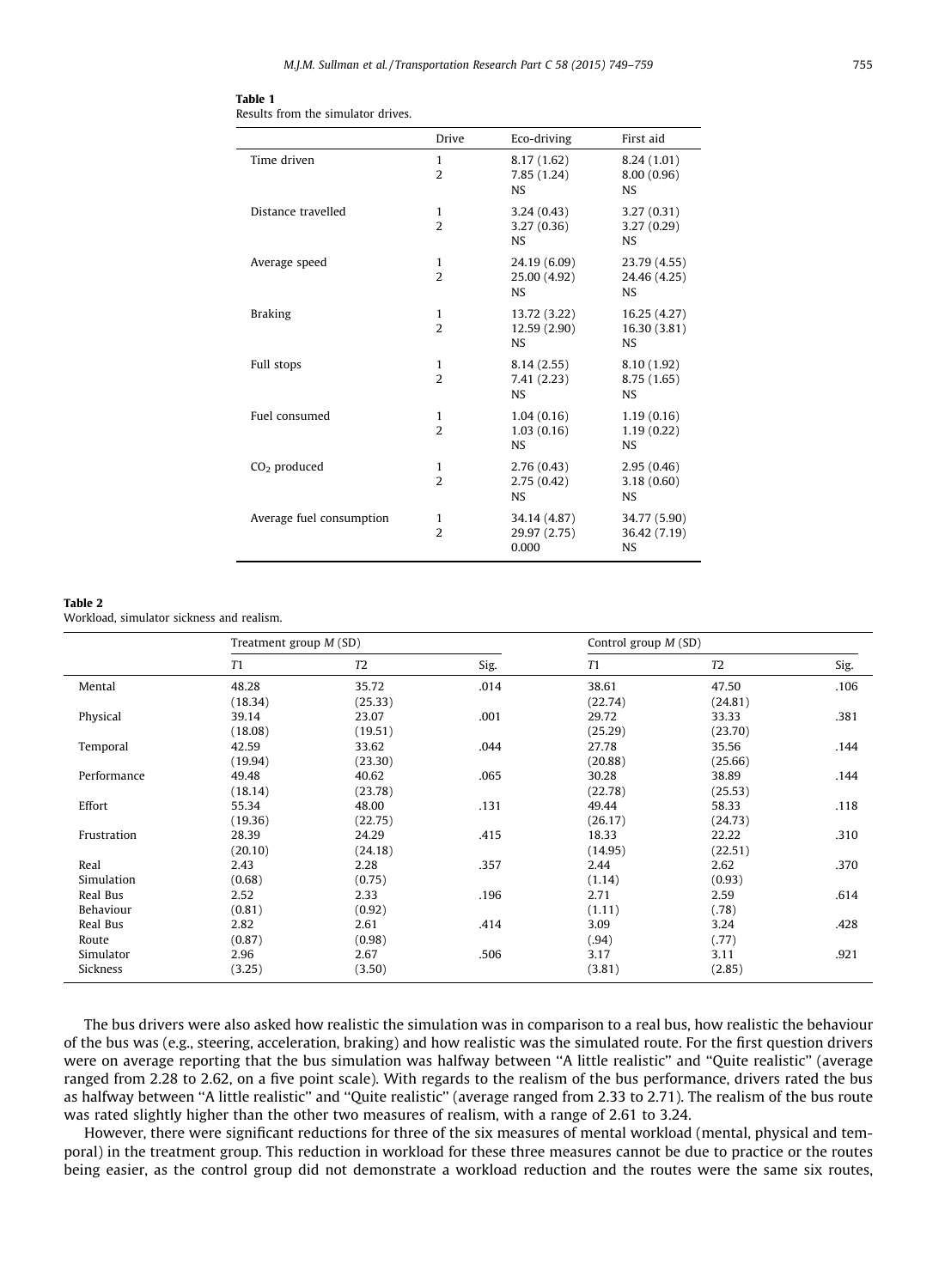# Table 3

|  |  | Knowledge of eco-driving. |
|--|--|---------------------------|
|--|--|---------------------------|

|               | T1 M(SD)   | T2 M(SD)    | Difference | Sig.  |
|---------------|------------|-------------|------------|-------|
| Control group | 2.65(1.41) | 2.32(1.19)  | $-0.32$    | 0.420 |
| Eco-training  | 2.93(1.60) | 3.26 (1.83) | $+0.33$    | 0.417 |

#### Table 4

Fuel economy figures for both groups at three time periods.

|             | Before <i>M</i> (SD) | After $M(SD)$ | 6 Months <i>M</i> (SD) |       | Sig.  |
|-------------|----------------------|---------------|------------------------|-------|-------|
| Eco-driving | 37.09 (4.12)         | 33.24 (1.97)  | 31.73 (3.55)           | >4.32 | 0.001 |
| First aid   | 41.76 (3.96)         | 41.38 (4.16)  | 42.11 (4.53)           |       | NS    |

selected at random. Perhaps once the bus drivers knew what was expected of them, following the eco-driving training, the mental, physical and temporal demands were reduced.

# 3.3. Knowledge of eco-driving

The bus drivers in both groups (First Aid training and Eco-driving training) were also asked to answer questions which tested their knowledge of eco-driving before and after the training. Two versions of the questionnaire had to be developed so that the drivers did not simply remember the questions and the answers from time 1 to time 2. These were presented in counterbalanced order to prevent order effects.

For the control group there was a slight decrease in the eco-driving knowledge from T1 to T2, but this difference was not significant (Table 3). Conversely, for the eco-driving group there was a slight improvement in the eco-driving knowledge, but this again was not significant.

#### 3.4. Actual fuel economy

In order to test whether the eco-driving training transferred to the workplace the average fuel consumption figures were obtained from the two bus companies that took part in the trials. However, due to a number of constraints the data obtained from the two companies were not exactly the same. For the company from which most of the treatment group originated, aggregated data were obtained for each bus driver for the 1.5 months immediately preceding the eco-driving training, the 1.5 months immediately following the training and finally one full week of fuel consumption data was collected six months after the eco-driving course. For the control or First Aid group, average fuel economy figures were obtained for each driver one week prior to the training, one week after the training and for one week six months after the training. Although not ideal, the figures for those in the First Aid group were collected at exactly the same time as those from the treatment group, but just over a shorter time period.

Data could not be obtained from all of the drivers in both groups due to a number of problems. These included driver turnover, annual leave being taken (and thus data missing for one period), changes in bus type (i.e., changing from a big bus to a very small), changes in route driven and some incomplete data. Therefore, fuel economy figures were obtained for 16 drivers from the treatment group and 12 of the First Aid or Control group.

Paired t-tests were used to compare whether the two fuel economy figures after the eco-driving course were significantly different to the fuel economy figures beforehand. For the treatment group the results showed that the average fuel economy figures were significantly better immediately after the eco-driver training ( $t = 4.32$ ,  $p = .001$ ) and also six months after the training ( $t = 5.53$ ,  $p < .000$ ). This means that the fuel economy figures significantly improved immediately following the eco-driving training and this improvement appeared to be maintained after six months. In contrast, the mean fuel economy figures for the 12 bus drivers in the Control group did not change significantly immediately after the first aid training or six months after (see Table 4).

# 4. Discussion

The present study investigated whether bus drivers trained in eco-driving techniques, using a bus simulator, could put these into practice in a bus simulator and also whether this learning would be implemented in the workplace. Bus drivers who were trained in eco-driving techniques improved their average fuel economy on the simulator immediately after the training, while those in the control group did not. More importantly these techniques were also implemented in the workplace, with an 11.6% improvement in fuel economy immediately following the training and this was further increased to 16.9% after six months. Furthermore, as there was no change in the fuel economy figures for those in the control group we can rule out a substantial number of alternative explanations for the improvements in fuel economy. In other words,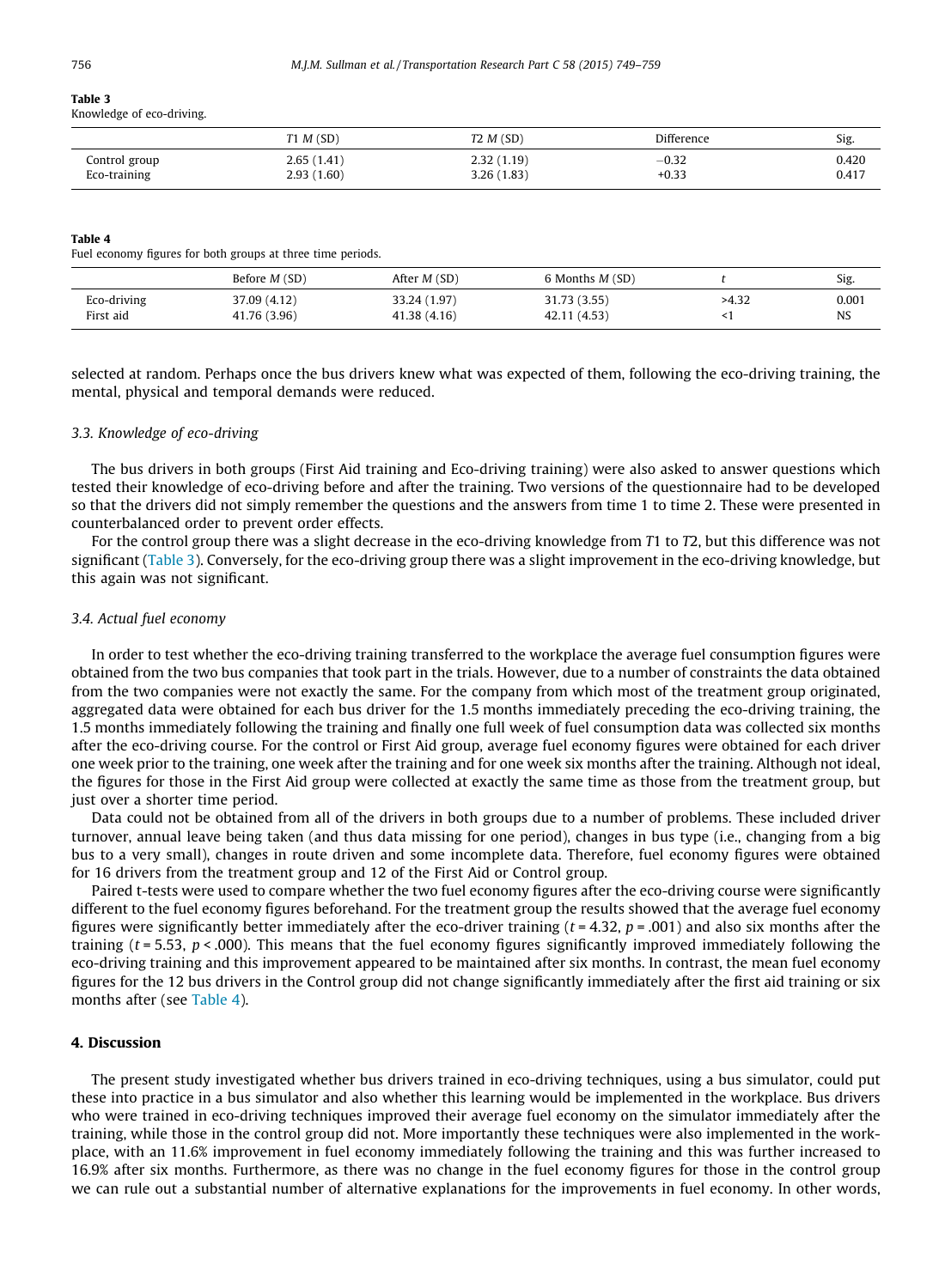as the companies operated in the same general area of Helsinki, Finland they would be exposed to similar changes in traffic conditions (e.g., holiday traffic), are likely to experience similar fluctuations in passenger demand and the same weather conditions.

The weather conditions did change during the course of the study, but they were the same for the two groups. For the treatment group and control groups the average temperatures, respectively, were: before the training  $-4.5C$  and  $-3.1C$ , immediately after the intervention +5.4C and +5.3C and +14.1C and +13.5C after six month. Furthermore, although there was no precipitation for the control group before the training (the treatment group experienced an average of 1.0 mm/day). For the period immediately following the treatment the treatment group experienced an average of 0.9 mm, while the control group received an average of 1.4 mm/day. The precipitation during the week long measure six months after the training found that there was 2.4 mm/day for the treatment group, while the control group experienced and an average of 2.5 mm/day. As the weather conditions were the same for both groups over the three time periods we can say that any changes in fuel consumption were not due to weather differences.

This is the first study to adequately demonstrate that training in eco-driving techniques can result in improvements in driving behaviour and that this training can also be transferred into the workplace. This research builds upon the small amount of previous evidence which has reported eco-driving training to result in an increase in fuel economy in general ([Andrieu and St Pierre, 2012; Beusen et al., 2009; Rutty et al., 2013\)](#page-9-0) and for bus drivers ([Carrese et al., 2013; Strömberg](#page-9-0) [and Karlsson, 2013; Wahlberg, 2007; Zarkadoula et al., 2007](#page-9-0)). However, the present study is a more robust test of simulator-based training in eco-driving as there were far more bus drivers included than in some peer reviewed research (e.g. [Zarkadoula et al., 2007](#page-10-0)) and in contrast to all the peer reviewed research amongst car, truck and bus drivers ([Andrieu and St Pierre, 2012; Beusen et al., 2009; Carrese et al., 2013; Reed et al., 2012; Rutty et al., 2013; Strayer and](#page-9-0) [Drews, 2003; Strömberg and Karlsson, 2013; Wahlberg, 2007; Zarkadoula et al., 2007](#page-9-0)), this study also included a control group.

The fuel economy improvement observed here six months after the eco-driving training was 16.9%, which was not as high as the 27% improvement [Carrese et al. \(2013\)](#page-9-0) suggested would be possible via changing driving behaviour. There could be a number of reasons why this estimated improvement was not reached, including the difficulty in balancing the potentially conflicting goals of being a bus driver (i.e., adhering to the bus timetable vs. driving economically). This explanation is supported by previous research which has shown that performance on fuel saving goals is reduced when drivers have to manage fuel and time savings together [\(Dogan et al., 2011\)](#page-10-0). Undoubtedly this will often be the case with bus drivers. Furthermore, providing drivers with the knowledge required to improve their driving behaviour does not mean that they will be motivated to put these principles fully into practice. Therefore, companies should also pair the training with behavioural change techniques to encourage and motivate drivers to improve their eco-driving performance.

This study concentrated on training the drivers in how to drive in an economical fashion, but no attempt was made to change the driver's attitudes towards eco-driving or their intentions to engage in eco-driving. As research has shown that the Theory of Planned behaviour explains between 46% and 61% of the variance in employee intentions to engage in environmental behaviours ([Greaves et al., 2013](#page-10-0)), focusing on improving the TPB constructs may also be a productive manner for encouraging eco-driving. In other words, improving bus drivers attitudes to eco-driving, describing positive social norms and increasing their perceived behavioural control may result in an additional improvement in economical driving.

The results from the questionnaires were not as clear as the simulator and company fuel consumption data. There was no significant change in eco-driving knowledge for either the control or treatment groups, although there was a slight improvement for the treatment group and a slight decrement for the control group. There are a number of possible reasons for this, one of which was that the bus drivers did not take the completion of the questionnaires (or this section) seriously and only made a partial attempt at obtaining a good score. In support of this explanation is the fact that it was apparent to an independent observer (and several members of the training company) that the bus drivers did not like completing these questionnaires. This was particularly the case for the second questionnaire which was late in the afternoon and close to when they were due to go home.

Another potential cause of these questionnaire results is that a number of questions were very specific (e.g., how often to check tyre pressure) and a correct answer required a very specific answer. However, in order to make a substantial improvement in fuel economy a driver need only to implement the main principles of eco-driving rather than remembering precise details. Furthermore, the items included in this section of the questionnaire were based upon a short summary of eco-driving principles, rather than directly from the contents of the eco-driving course, which was in Finnish. Therefore, there may have been small differences between the document on which the questions were developed and the way in which it was actually taught. However, as the questionnaires were checked by the trainer and training company beforehand, it is unlikely that this would have been a substantial issue. Irrespective of the questionnaire results, the simulator data and actual fuel consumption information appear to indicate that the drivers clearly understood and were able to implement at least some of the principles of eco-driving.

Interestingly, although there were no changes in mental workload for the control group, there were significant reductions for three of the six measures of mental workload (mental, physical and temporal) in the treatment group. This reduction in workload for these three measures cannot be due to practice or the routes being easier, as the control group did not change and the routes were the same six routes selected at random. Perhaps once the bus drivers knew what was expected of them (driving in an economical manner), following the eco-driving training, the mental, physical and temporal demands were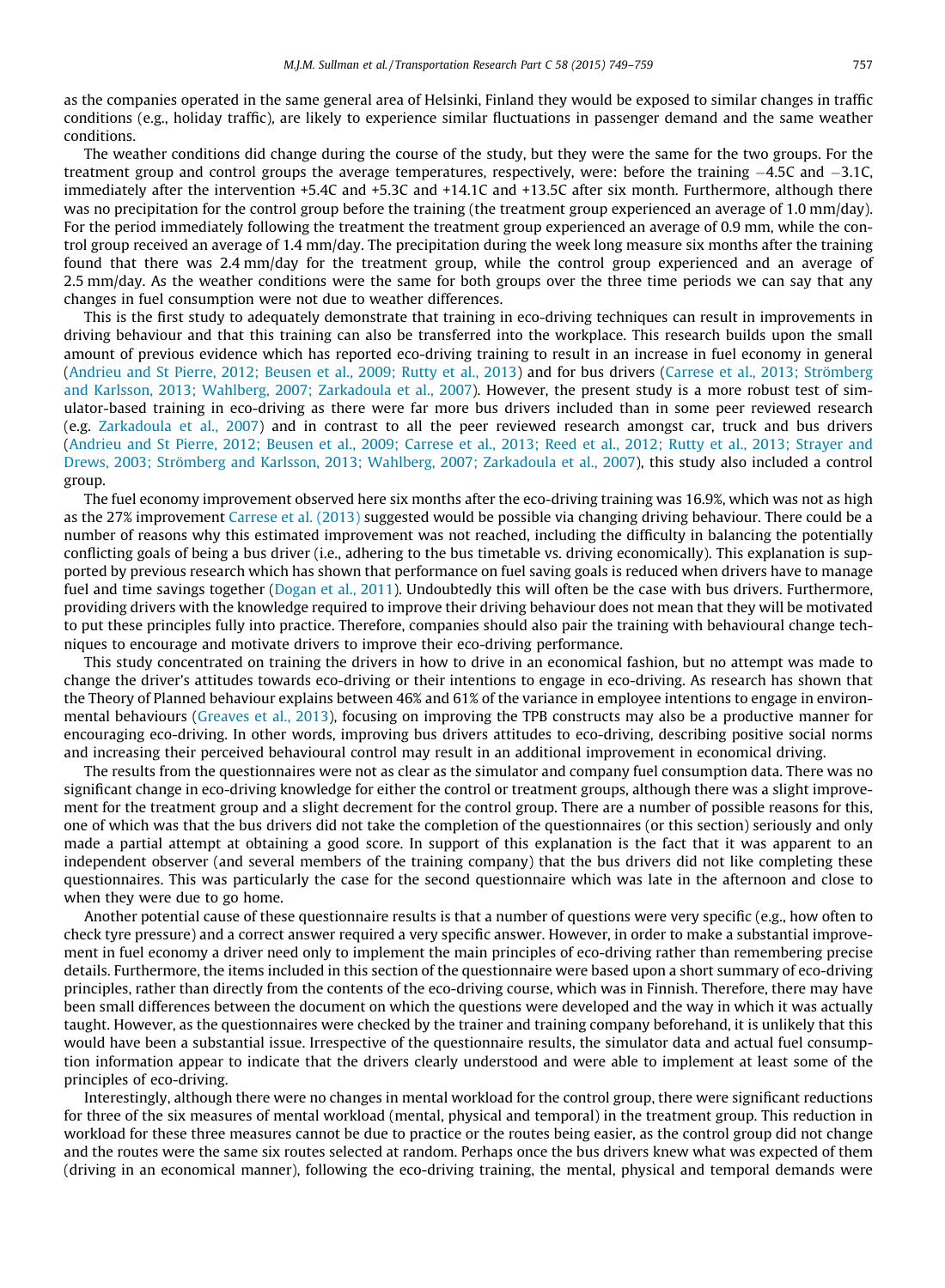<span id="page-9-0"></span>reduced. As the control group did not get to experience this same revelation, their mental workload did not change. The current authors are not aware of this pattern of change being reported elsewhere.

# 4.1. Limitations

As with all applied research there were a number of limitations with the study reported here. Firstly, it was not possible to obtain fuel consumption figures for all of those who attended the eco-driving and first aid courses. This was due to the many issues previously mentioned, such as drivers changing bus routes, changing bus types, going on holiday and leaving the company. Participant attrition is simply a fact of conducting research in the workplace and while the reduction in numbers was not ideal the adverse impact was not as substantial as in previous research. For example, driver attrition resulted in [Strömberg and Karlsson \(2013\)](#page-10-0) losing their control group and being forced to combine their two different treatment groups in order to have an acceptable number of drivers. Participant attrition also meant that it was not possible to adequately determine the cost-benefit of conducting this intervention after a year. There were also additional factors which precluded this, such as the fact that after the six month period was up both groups received additional training which may also have influenced fuel consumption.

Another issue with regards to the fuel consumption figures was that those in the treatment group all came from the same bus company. It is therefore possible that the improvements in fuel economy could be related to a company-wide improvement in the fuel economy of that particular bus company, or that drivers in this bus company were already improving their fuel economy. In order to address this issue overall company fuel consumption figures were requested from that bus company, but due to the time required to compile this information the bus company personnel were not able to provide this. In addition, we also tried to collect data from several individuals who were in the treatment group, but from a different company. Unfortunately the data available were incomplete, with full data for all six before the eco-driving training, for three immediately after training  $(-10.8\%, -11.2\%$  and  $+2.4\%)$  and for only one after six months  $(-11.6\%)$ . Therefore, there is some limited evidence to suggest that the decrease found in the treatment group was not confined to the single company and that the improvement occurred irrespective of which company the bus drivers came from.

Another potential explanation for the improvement in fuel economy could be that the bus drivers in the treatment group knew their fuel consumption was being measured and therefore altered their behaviour because of this. However, this fact was not mentioned to the bus drivers in either group, as both companies routinely collected fuel consumption data. Therefore, no change was made to how and what was collected from the bus drivers from pre to post treatment, meaning that this is unlikely to account for the obtained results.

One strange finding that is not easily explained is that fact that although the simulator figures demonstrated a significant reduction in average fuel economy for the treatment group, there was not a significant reduction in  $CO<sub>2</sub>$  produced. This is unusual, as the average fuel consumption and  $CO<sub>2</sub>$  figures should be directly proportional. We were not able to explain this finding. However, the improvement in fuel economy reported by the simulator was supported by actual fuel economy figures and improving the actual fuel economy is the main aim of the training.

#### 4.2. Conclusions

The present study has shown that simulator-based eco-driving training has the potential to significantly improve the average fuel economy of professional drivers. In the present study fuel economy was improved on average by 11.6% immediately after the training and by 16.9% six months after the training. The use of simulator-based eco-driving training seems to have led to a behavioural change that was sustained over a reasonable period of time. If this level of improvement could be made throughout the EU road transport sector it would greatly contribute to the EU meeting its environmental goals. Furthermore, this research also demonstrated that training drivers in eco-driving has the potential to greatly reduce fuelrelated costs for transport companies. However, future research is needed to test whether these findings can be generalised to other parts of the road transport sector and also to investigate whether these improvements are maintained for longer than six months.

#### Acknowledgements

SIMTEB (Simulator-based training for European Bus Drivers) was funded by the Leonardo Da Vinchi – Lifelong Learning Partnership. This project had the following partners: Cranfield University (UK), TTS – Työtehoseura (Finland), Korsisaari (Finland), TT-C Training Technology-Consulting (Germany), BBZ (Germany), Technical University of Dortmund (Germany), Coreys (France), Team Simrac (Finland), and OPNV Akademie Austria.

#### References

[Andrieu, C., Saint Pierre, G., 2012. Comparing effects of eco-driving training and simple advices on driving behavior. Proced. – Soc. Behav. Sci. 54 \(4\), 211–220.](http://refhub.elsevier.com/S0968-090X(15)00151-5/h0005) [Beusen, B., Broekx, S., Denys, T., Beck, C., Degraeuwe, B., Gijsbers, M., Scheepers, K., Govaerts, L., Torfs, R., Int Panis, L., 2009. Using on-board logging devices](http://refhub.elsevier.com/S0968-090X(15)00151-5/h0010) [to study the longer-term impact of an eco-driving course. Transport. Res. Part D: Transp. Environ. 14, 514–520](http://refhub.elsevier.com/S0968-090X(15)00151-5/h0010).

[Carrese, S., Gemma, A., La Spada, S., 2013. Impacts of driving behaviours, slope and vehicle load factor on bus fuel consumption and emissions: a real case](http://refhub.elsevier.com/S0968-090X(15)00151-5/h0015) [study in the city of Rome. Proced. – Soc. Behav. Sci. 87 \(10\), 211–221.](http://refhub.elsevier.com/S0968-090X(15)00151-5/h0015)